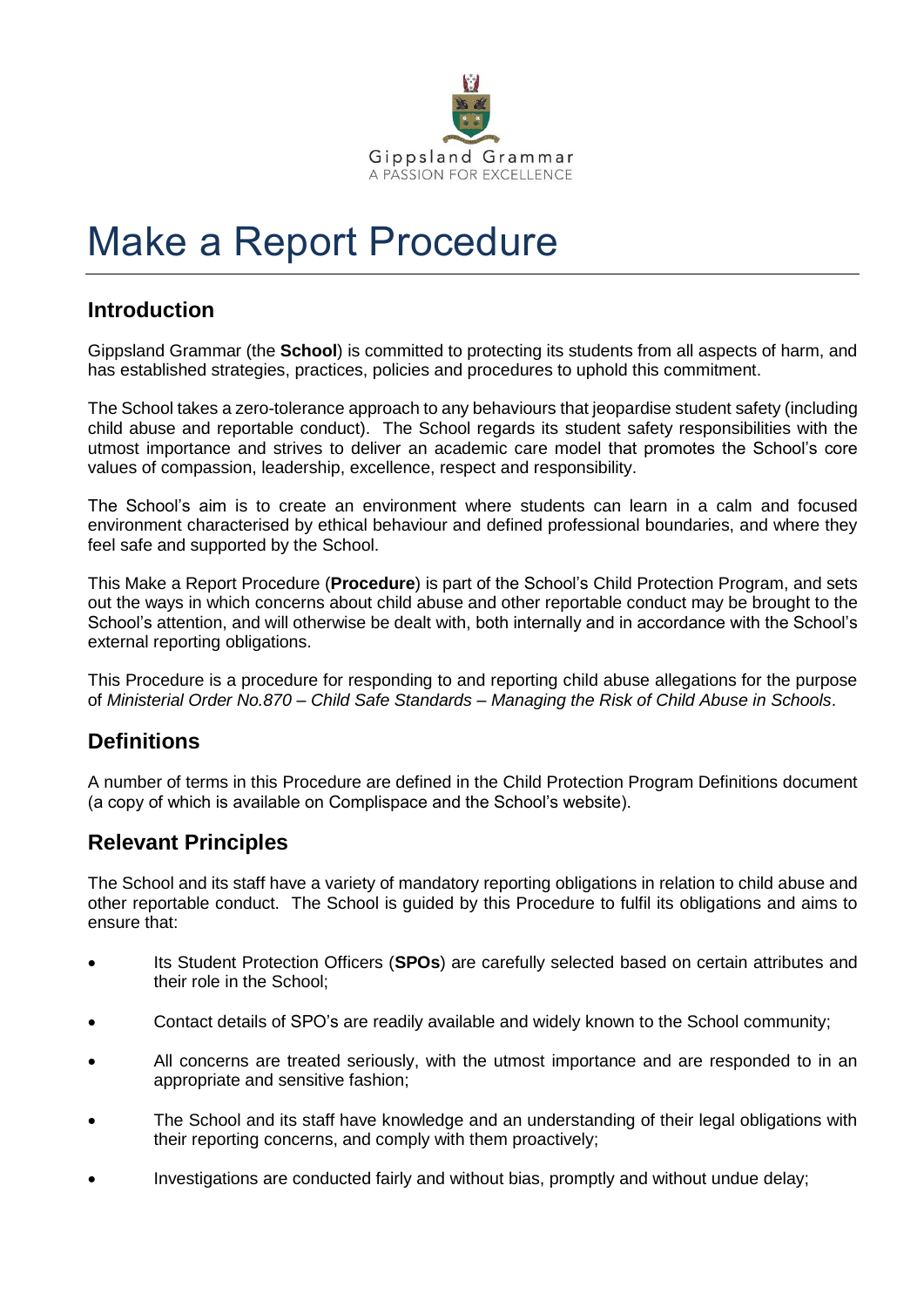- All reasonable steps are taken to protect the identity and wellbeing of a student the subject of a concern, and ensure that no adverse action is taken against a person who raises, or is the subject of a concern; and
- Members of the School community understand and have confidence in the processes that will be followed by the School in response to concerns.

When complying with this Procedure, it must be appreciated that fulfilling the roles and responsibilities contained herein will not displace or discharge any other obligations that arise if a person reasonably believes that a student is at risk of child abuse or reportable conduct.

## **Raising concerns**

This section sets out when or how you may raise concerns with the School about child abuse and other reportable conduct involving a student.

#### *If you have a belief that a student is in immediate danger, you should immediately phone the Police on 000.*

If you are a member of the School community (other than a member of staff), with a concern about child abuse or reportable conduct involving a student, then you are encouraged to raise that concern with the Principal, or a member of the Executive Leadership Team or SPO.

As the welfare and the best interests of the student are paramount, you are encouraged to make a report, whether or not you have formed a belief on reasonable grounds that the abuse or conduct has occurred.

| <b>Name</b>                   | <b>Position</b>                              | <b>Contact details</b>                                                                       |
|-------------------------------|----------------------------------------------|----------------------------------------------------------------------------------------------|
| Leisa<br>Harper               | Principal                                    | Leisa. Harper@gippslandgs.vic.edu.au<br>$(03)$ 5143 6388                                     |
| Michele<br>Wakeham            | Principal<br>Deputy<br>Teaching and Learning | Michele.Wakeham@gippsland.vic.edu.au<br>$(03)$ 5143 6388                                     |
| Sam<br>Gladman<br>Liz Bullers | <b>Garnsey Campus SPO</b>                    | Sam.Gladman@gippslandgs.vic.edu.au<br>Liz.Bullers@gippslandgs.vic.edu.au<br>$(03)$ 5143 6388 |
| Libby<br>Crowe                | <b>Bairnsdale</b><br>Campus<br><b>SPO</b>    | Libby.Crowe@gippslandgs.vic.edu.au<br>$(03)$ 5153 9500                                       |
| Lisa Goode                    | <b>St</b><br>Anne's<br>Campus<br><b>SPO</b>  | Lisa.Goode@gippslandgs.vic.edu.au<br>$(03)$ 5143 7155<br>$ELC - St Anne's$                   |

Relevant contact details are set out in the below table.

## **Our Senior Student Protection Officer**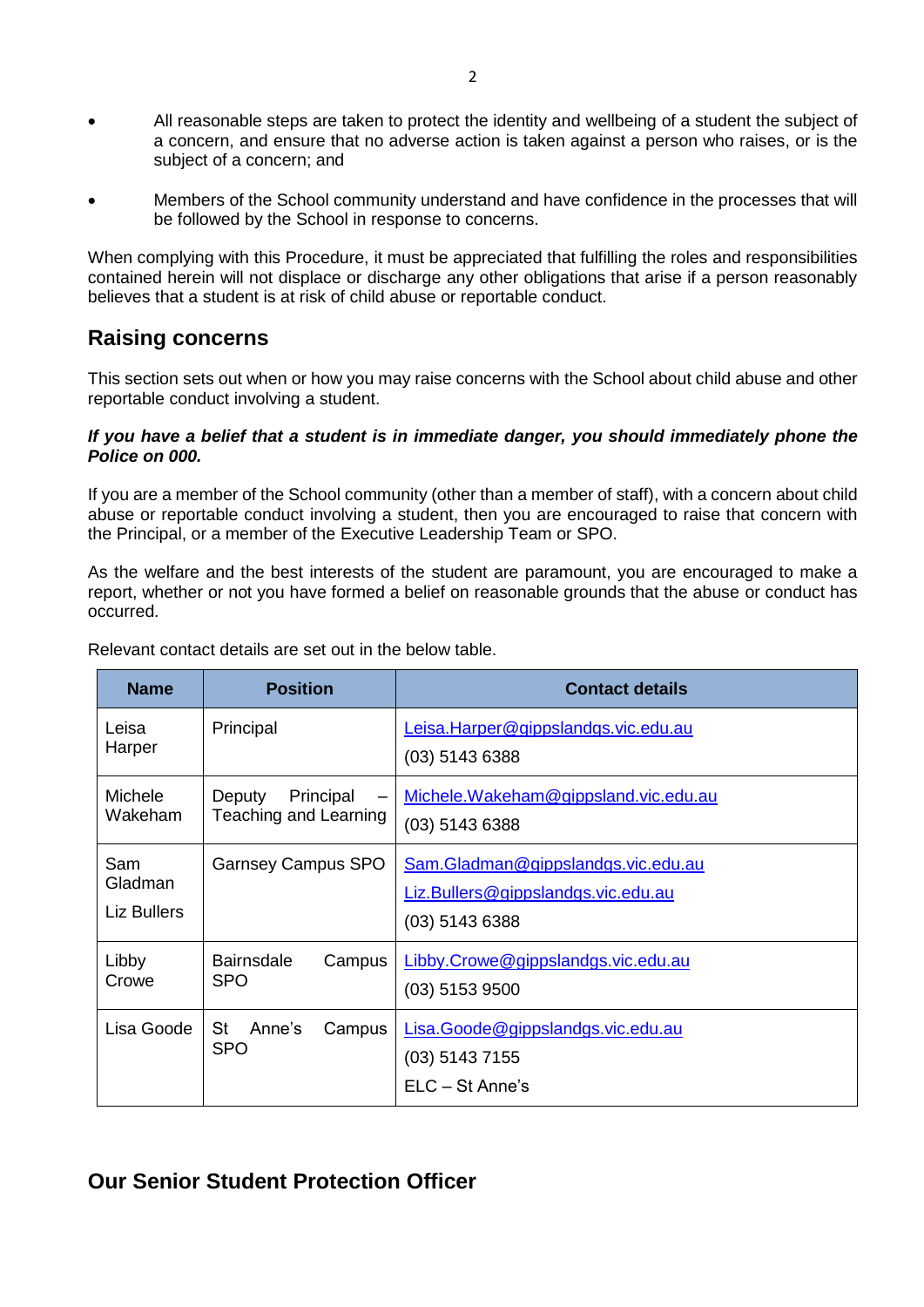The School has appointed the Principal as its Senior Student Protection Officer (**SSPO**). The SSPO has an important role in the promotion and maintenance of a student safe culture at the School.

Where a concern relates to a SPO, they should be reported to the SSPO.

## **Concerns about the Principal or the Board**

Where a concern relates to the Principal or a Board member, concerns should be raised with the Board Chair, by email at board@gippslandgs.vic.edu.au

Alternatively, concerns can be raised with the Commission for Children and Young People on 1300 78 29 78.

## **How the School will deal with concerns**

This section sets out how the School will acknowledge a concern about child abuse or reportable conduct involving a student.

#### **Receiving a concern**

A member of School staff, upon becoming aware of a concern, is required to:

- o Listen to the concern in a considerate and supportive manner (and appropriately where the concern is coming from a student);
- o Identify the party or parties involved;
- o Confirm the basic details, without seeking extensive information, casting judgment or asking suggestive or leading questions;
- o Take a detailed file note;
- $\circ$  Remain balanced and not assess the validity of the concern(s) being raised;
- o Explain that other people may need to be informed about the concern, in order to stop any inappropriate or unlawful behaviour and to comply with the School's legal obligations;
- o Confirm that the School takes the concern seriously;
- o Offer support to the student(s) involved in the concern, and their families; and
- o Outline the process that will be followed by the School in dealing with the concern, in accordance with this Procedure.

The member of School staff should then:

- o Consider his or her personal reporting obligations (as summarised in this Procedure).
- o If not the Principal, nor an SPO or member of the Executive Leadership Team, notify a SPO about the concern;
- o If a SPO or member of the Executive Leadership Team, notify the Principal about the concern;
- $\circ$  If the Principal is the subject of the concern, notify the Board Chair about the concern;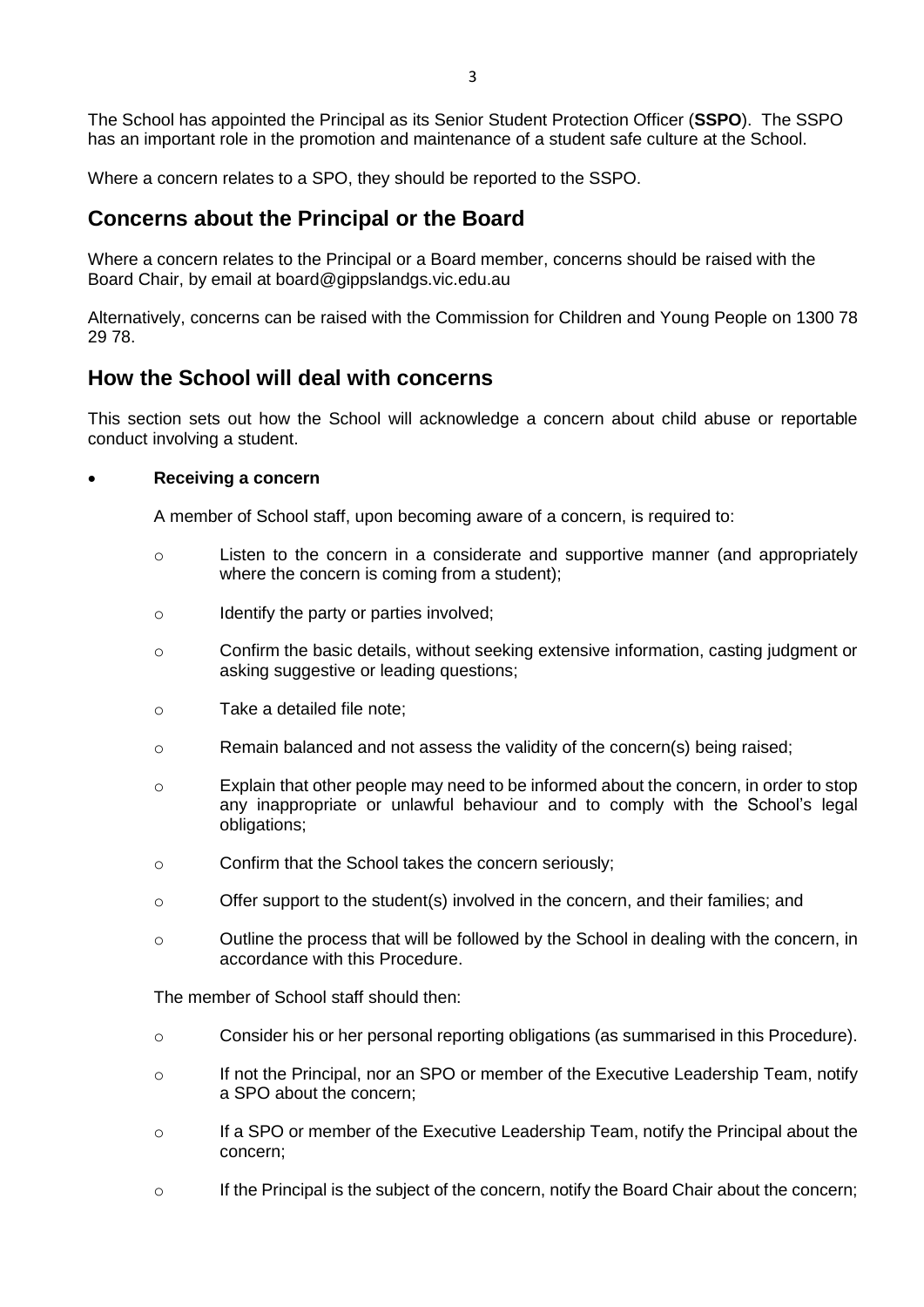and

The School will then take such steps as it considers appropriate to protect any student connected with a concern until it is resolved, including by ensuring that any mandatory reporting obligations have been met.

#### **Resolving the concern**

The School will investigate the concern where appropriate, which will ordinarily require a determination, on the balance of probabilities, whether the concern is substantiated or not.

The decision-maker will usually be the Principal (or his or her nominee), although where the concern relates to the alleged conduct or misconduct of the Principal then the decision-maker will be the Board. The School may rely on legal or third-party assistance to investigate or determine the concern.

Where a concern involves allegations against a staff member, the School will need to notify the staff member about those allegations (to the extent that it is appropriate to do so, and which may initially involve only notification that there has been a concern), outline the process to be followed, and advise the staff member about the process pending the resolution of the concern (which may in appropriate cases include the staff member being stood down, without judgment, while the concern is being dealt with).

To the extent that the School decides it is appropriate or practicable to do so, any investigation will usually involve:

- o Interviewing the subject of the concern and key witnesses or individuals (noting that more than one interview may be required);
- o Reviewing relevant documents, correspondence and materials of substance;
- o Taking notes of any interviews (or where appropriate, transcripts of audio recordings of any interviews) during the investigation; and
- o The relevant decision-maker determining whether, on the balance of probabilities, the concern is substantiated.

Witnesses being interviewed will not be unreasonably refused a support person.

If the concern is substantiated, the School will take appropriate action (which may, in the case of a current staff member, potentially include summary dismissal for serious misconduct). Even if a concern is not substantiated, the findings made by the School during the course of investigating the concern may, in certain cases, still result in disciplinary action (including dismissal).

Following the conclusion of its investigation, the School will indicate the outcomes of the investigation to:

- o The person, or student who raised the concern;
- o The person subject of that concern (where appropriate); and
- o Any external authorities (including CCYP, Victoria Police, Victorian Institute of Teaching and any other child protection bodies) to whom a report is required to be made.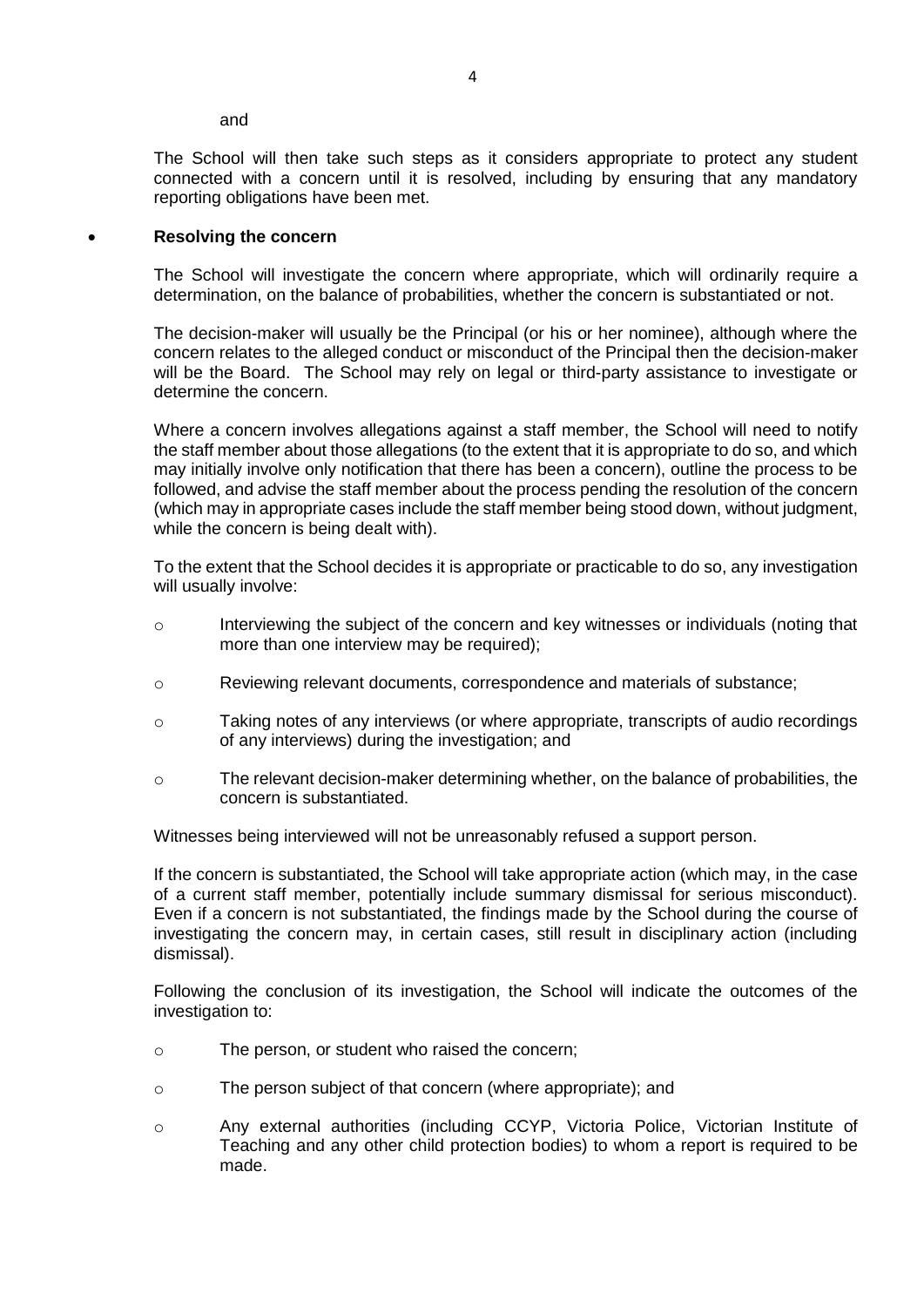#### **The School may need to adjust this Procedure to reflect the circumstances**

This Procedure applies regardless of whether the alleged behaviour which is the subject of a concern, occurred on or outside School grounds, or concerns current or former students.

However, where a concern is raised with the School and:

- o An investigation by Victoria Police, CCYP or the Victorian Institute of Teaching relevant to the concern is ongoing;
- o Civil or criminal proceedings relevant to the concern are ongoing;
- o The concern relates to the conduct of current or former students; or
- o The concern relates to the conduct of former staff,

it may not be appropriate or possible for the School to investigate that concern in strict accordance with this Procedure. In such circumstances, the School will seek and act on legal advice to comply with this Procedure to the extent it is appropriate to do so (and in particular to protect the health and safety of all current students of the School).

### **Other considerations**

#### **Concerns relating to other students**

This Make a Report Procedure also applies to concerns involving the behaviour of other students. For example, mandatory reporting obligations are not limited to the actions of staff, and the failure to disclose offence can also apply to alleged sexual activity by adult students.

Where a concern involves child abuse or other inappropriate behaviour allegedly perpetrated by a student, the School will comply with its mandatory reporting obligations, and may otherwise exercise its discretion to inform the Victoria Police Sexual Offences and Child Abuse Investigation Team (SOCIT).

Subject to any Police clearance which may be required, the School will otherwise deal with student-on-student behavioural issues in accordance with its Building Respectful Relationships Policy and any other relevant student discipline policies and procedures.

#### **Records**

The School will make, keep and secure clear and contemporaneous records of any concerns raised in accordance with this Procedure, and the steps taken by the School to respond to those concerns.

#### **Support**

The School will afford appropriate support to students the subject of concerns raised under this Procedure.

If a concern involves a student who identifies as Aboriginal or Torres Strait Islander, or is from a culturally and/or linguistically diverse background, steps will be taken to ensure that the student, and his or her family, is supported to understand the situation and are supported, including via the use of an interpreter where required.

If a concern involves a student with a disability, steps will be taken to ensure the student, and his or her family, understand the situation and are supported.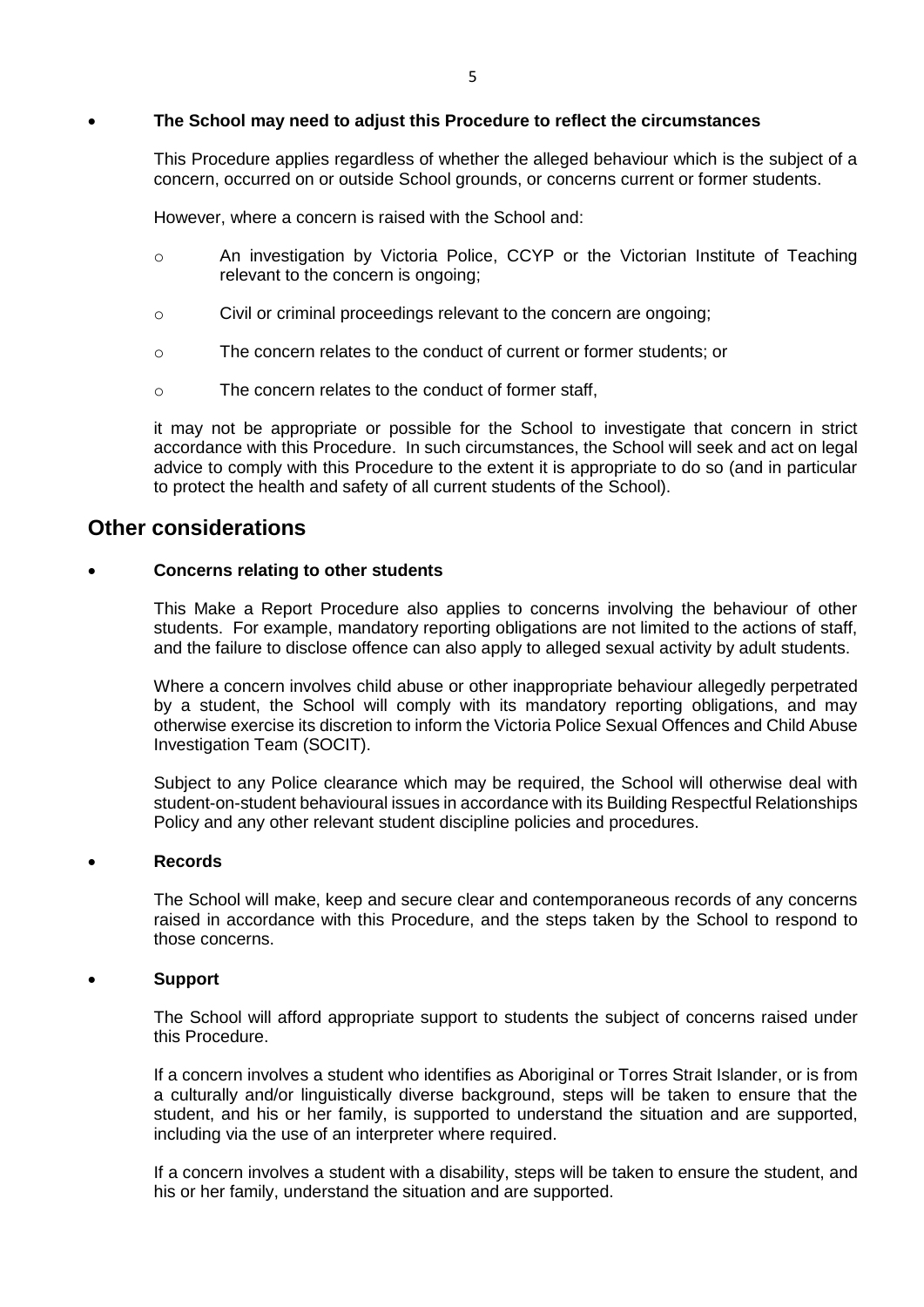The School will also afford support, where appropriate, to staff who make mandatory reports under this Procedure.

#### **Cooperation with the authorities**

The School will cooperate with any investigation by Victoria Police, CCYP or any other relevant authority in relation to a concern or report (whether made under this Procedure or otherwise).

#### **Confidentiality**

Appropriate confidentiality will be maintained at all times when dealing with concerns under this Procedure, with information only being provided to those who have a right or otherwise, on a "needs to know" basis.

#### **Communication**

Where appropriate, the School will provide parents, carers and guardians with guidance and support where a student is the subject of a concern.

Staff do not require consent from a student's parents, carers or guardians before making a mandatory report in accordance with this Procedure. Similarly, staff are not required to disclose that a mandatory report has been made.

However, the School will keep families updated as it considers appropriate about the way in which it is dealing with concerns affecting that family's child.

#### **Victimisation is not tolerated**

The School will not tolerate victimisation towards someone because they have raised or participated in a process contemplated by this Procedure, including by raising a concern or making a mandatory report.

## **The School's reporting obligations**

This section sets out the main mandatory reporting obligations that apply to the School and its staff.

The School treats seriously its reporting obligations and recognises that student protection is everyone's responsibility. Whilst the Principal, the Executive Leadership Team and SPOs are primarily entrusted with day-to-day responsibility for ensuring that these reporting obligations are met, all staff and appropriate personnel are required to uphold the ethos of this Procedure by ensuring that student safety matters are reported internally, and externally where required.

Staff will receive training on their personal reporting obligations to achieve this, which are summarised below:

#### **Reporting a Sexual Offence**

The *Crimes Act 1958* (Vic) makes it a crime to fail to disclose a sexual offence against a child.

As a result, anyone (and not just a member of staff) aged 18 or over must make a report to Victoria Police if they form a reasonable belief that a sexual offence has been committed against a child under the age of 16 years, by a person aged 18 years or over.

If you have formed a reasonable belief in relation to a sexual offence, you must immediately report the belief to Victorian Police by calling 000 in an emergency or otherwise, to the Sale Police Station on (03) 5142 2200.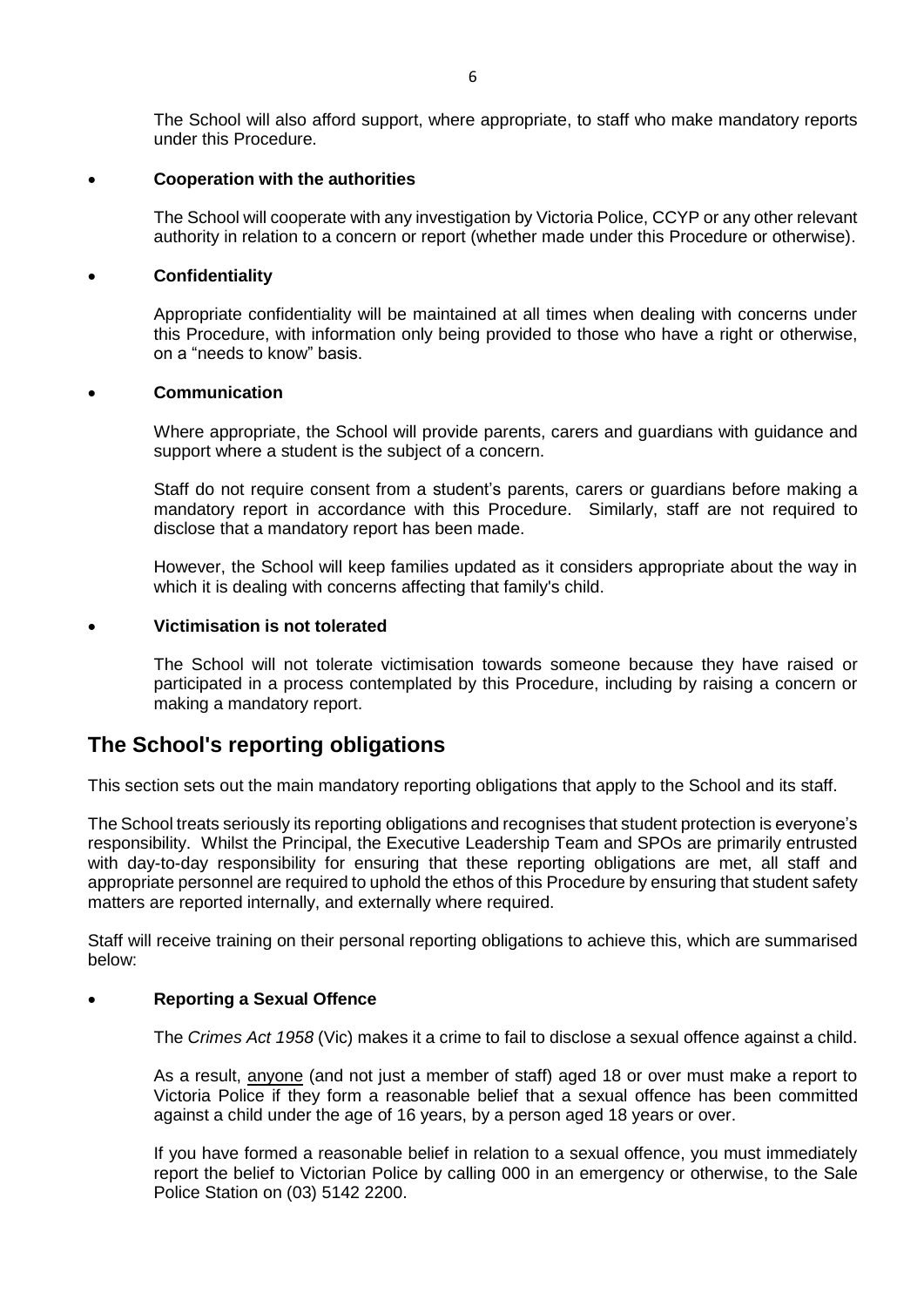You must then make a further report on each occasion on which you become aware of any further reasonable grounds for the reasonable belief.

Failure to make a report without reasonable excuse is an offence under section 327 of the *Crimes Act 1958* (Vic) and carries a potential prison term. Failure by a person in authority to protect a child from a sexual offence is also an offence under section 49O of the *Crimes Act 1958* (Vic).

However, it may not be an offence not to disclose a sexual offence against a child to Victoria Police if you:

- o Have a reasonable fear that reporting your reasonable belief to Victorian Police may pose a risk to your own or another person's health and safety (including the relevant child or young person, but not including the alleged perpetrator of sexual offence);
- o Were told about the sexual offence by the alleged victim, who was 16 or older at the time they disclosed the abuse, and they have asked you not to report the abuse; or
- o Believe on reasonable grounds that the information has already been disclosed to Victoria Police by another person (such as a Child Protection authority) and you have no further information.

In these circumstances, you should seek advice from the Principal, the Executive Leadership Team or an SPO about whether you are still required to make a mandatory report.

#### **The Reportable Conduct Scheme**

The *Children Wellbeing and Safety Act 2005* (Vic) established the Reportable Conduct Scheme (**Scheme)** managed by CCYP. The Scheme requires the School to report and investigate reportable allegations (as defined in the Child Protection Definitions).

Further, the Scheme requires the head of an entity (typically the Principal) to do certain things upon becoming aware of a reportable allegation about a member of staff. However, where a reportable allegation is about the Principal, the Board Chair will assume responsibility for complying with a head's obligations under the Scheme.

As soon as practicable after becoming aware of a reportable allegation, the head of the entity must respond to the reportable allegation. This Procedure sets out how the head of the entity will respond to an allegation, by providing a process for the allegation to be investigated and dealt with.

The head of the entity must also make several notifications to CCYP as follows:

- o Initial notification within three (3) *business days* after becoming aware of the reportable allegation
- o Update as soon as practicable and within thirty (30) *calendar days* after becoming aware of the reportable allegation
- o Advice about investigation as soon as practicable
- o Outcome(s) of investigation as soon as practicable

#### **Mandatory Reporting**

Mandatory reporters (as defined in the Child Protection Definitions) have mandatory reporting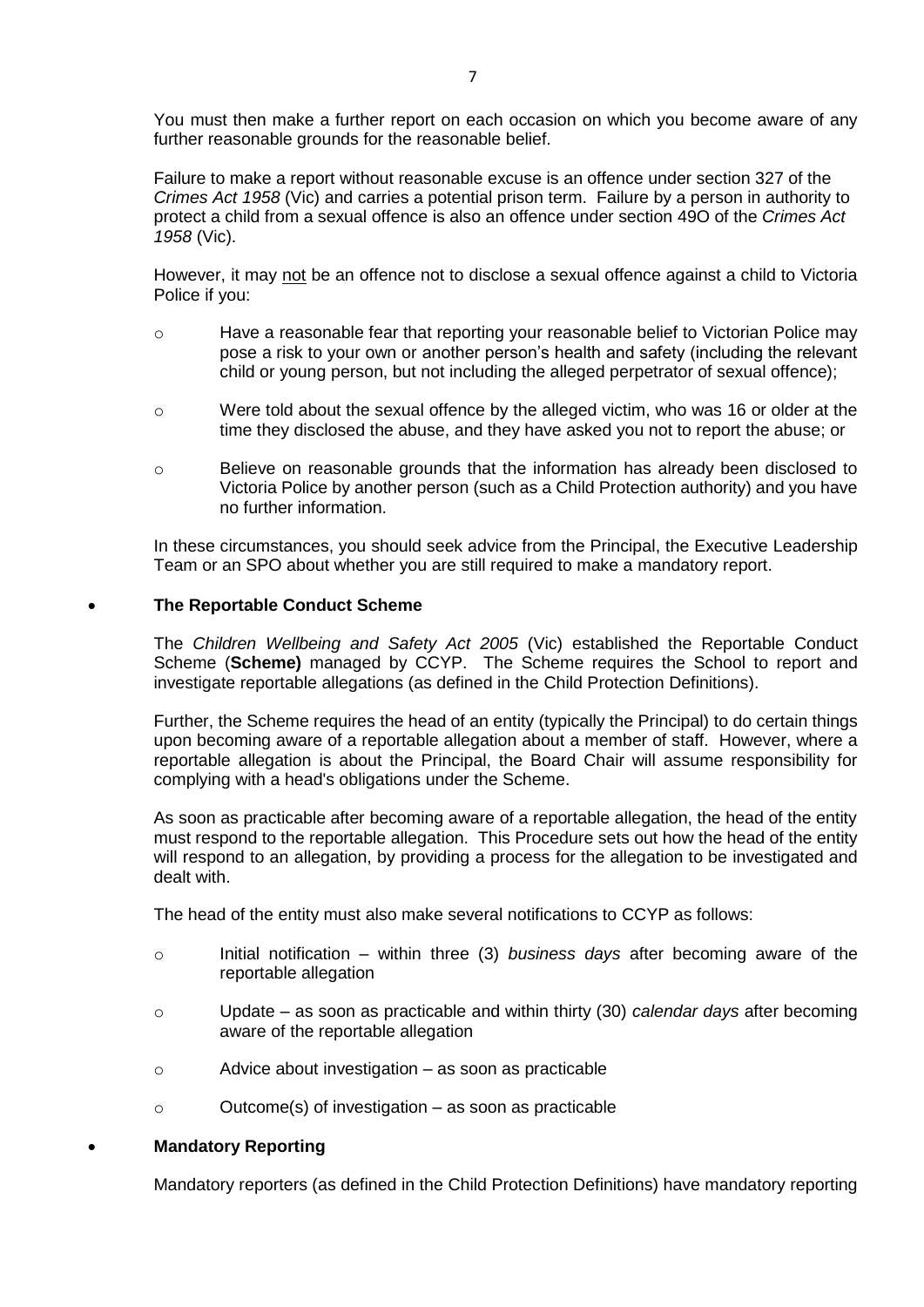obligations under the *Children, Youth and Families Act 2005* (Vic). Failure to make a mandatory report can constitute an offence under that Act.

If you are a mandatory reporter, and you have formed a reasonable belief that:

- $\circ$  A child has suffered, or is likely to suffer, significant harm, as a result of physical injury or sexual abuse; and
- o The child's parents have not protected, or are unlikely to protect, the child or young person from harm of that type,

you must **immediately** report the belief to Child Protection by calling 1300 655 795 during business hours, or 13 12 78 after hours. Additional reports must be made on each occasion where a mandatory reporter becomes aware of any further reasonable grounds for the belief.

Staff must check whether they are mandatory reporters.

A mandatory reporter must make a report even if a SPO does not share their belief that the report must be made. The School will afford support where appropriate to mandatory reporters who make a report under this Procedure.

#### **Victorian Institute of Teaching (VIT)**

In accordance with the *Education and Training Reform Act 2006* (Vic), the School must notify VIT if it has taken any action against a registered teacher in response to allegations:

- o Of serious incompetence
- o Of serious misconduct
- o That the teacher is unfit to be a teacher
- o That the teacher's ability to practice as a teacher is seriously detrimentally affected, or likely to be seriously affected, because of an impairment
- $\circ$  Any other actions against a registered teacher that may be relevant to their fitness to teach

The School must also notify VIT if it becomes aware that a registered teacher has been:

- $\circ$  Charged with, convicted or found guilty of certain criminal offences that affect the right to hold a Working with Children Check (**WWCC**)
- o Given a negative notice in relation to a WWCC

## **Communication**

This Procedure is available to parents, students and the School community via the School's website.

This Procedure is available to staff as part of the Child Protection Program. The Child Protection Program forms part of the School's induction program for incoming staff, and aspects of (and updates to) the Child Protection Program will be addressed in the School's professional development updates, training programs, bulletins and newsletters.